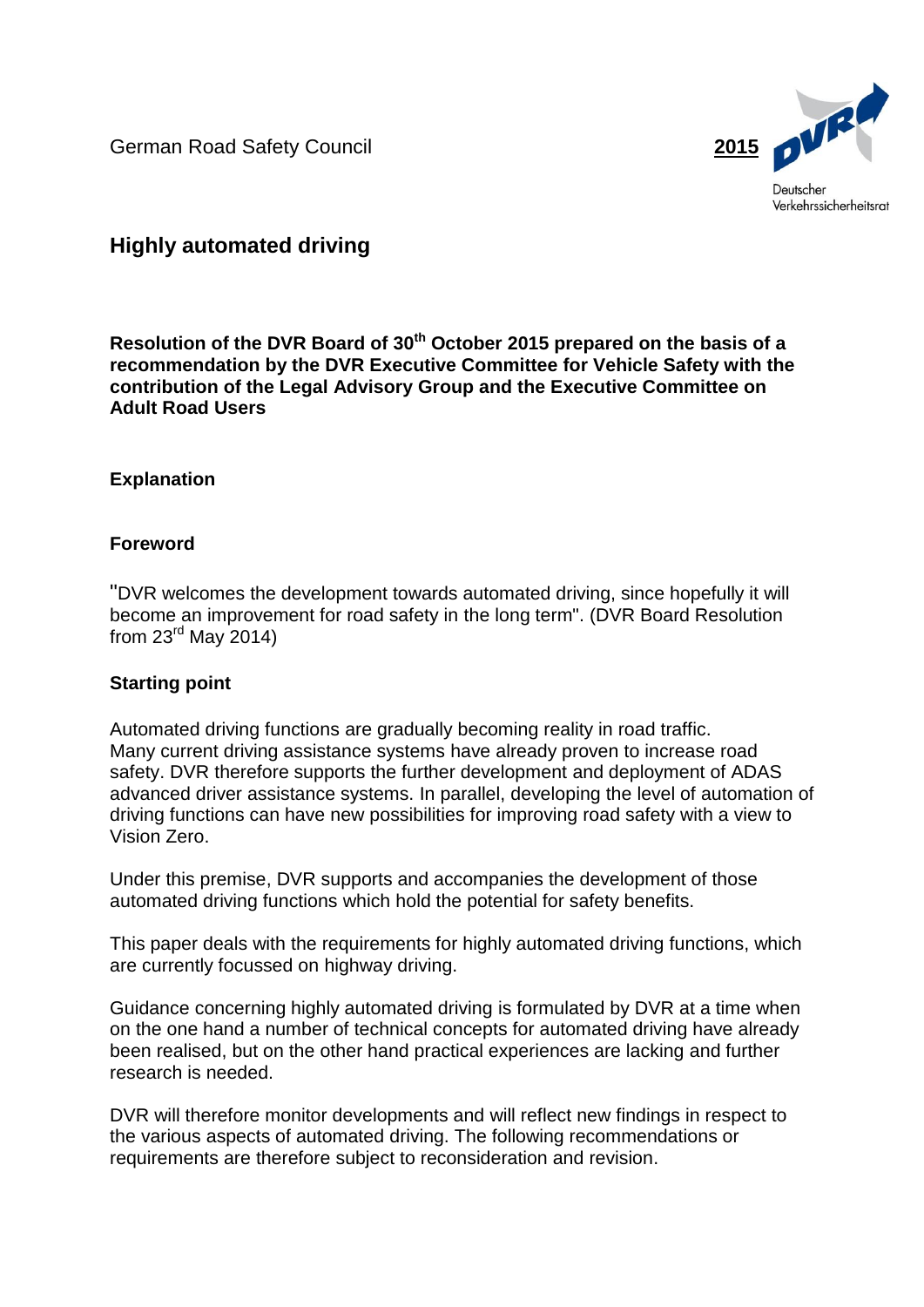Subsequently, an overview of the levels of automation is given :

## **Definition of the levels of automation** (Source: BASt 2015)

## **Assisted Driving as a preliminary stage of the automated driving:**

The driver performs either the transversal or the longitudinal guiding. The respective other task is performed within certain limits by the system. The driver must permanently monitor the system and must be ready at any time to regain proper control of the vehicle.

## **Automated driving:**

- **Partly automated driving functions:** The system performs both the transverse and the longitudinal guidance of the vehicle for a certain period or in specific situations. The driver must permanently monitor the system and be always ready to control the vehicle. (...)
- **Highly automated driving functions:** The system performs the transverse and longitudinal guiding for a certain period or in specific situations. The driver is expected to be available for occasional control, but with sufficiently comfortable transition time. The system provides warnings to the driver.
- **Fully automated driving functions:** The system performs the transversal and longitudinal guidance under certain conditions. The driver is not expected to monitor the system. The system has always to ensure a minimum safe level of performance.
- **Autonomous ("driverless") driving as highest level of automation:**  The system controls the vehicle for the entire trip; all persons inside the vehicle are considered as passengers.

# **Resolution**

#### **The Board of Directors of DVR holds the following view:**

- 1. DVR stipulates that vehicles with highly automated driving functions should constantly reach a higher safety level for all road users than is typical with current vehicles.
- 2. For a continuous assessment of the safety of automated driving functions it is therefore necessary to have suitable procedures for prognosis, evaluation, homologation and testing, which are preceded by a risk assessment based on real traffic flows and crash occurrence.
- 3. As a consequence of highly automated driving, legislation has to be reviewed in a timely manner, in particular aspects related to responsibility and liability during the highly automated driving mode need clarification. It should be borne in mind that the driver should not be made liable for failures / faulty actions of highly automated driving systems.
- 4. During the automated driving mode information must be communicated to the driver in such a way that the driver can adequately transition between automated and manual vehicle operation. The vehicle must be able to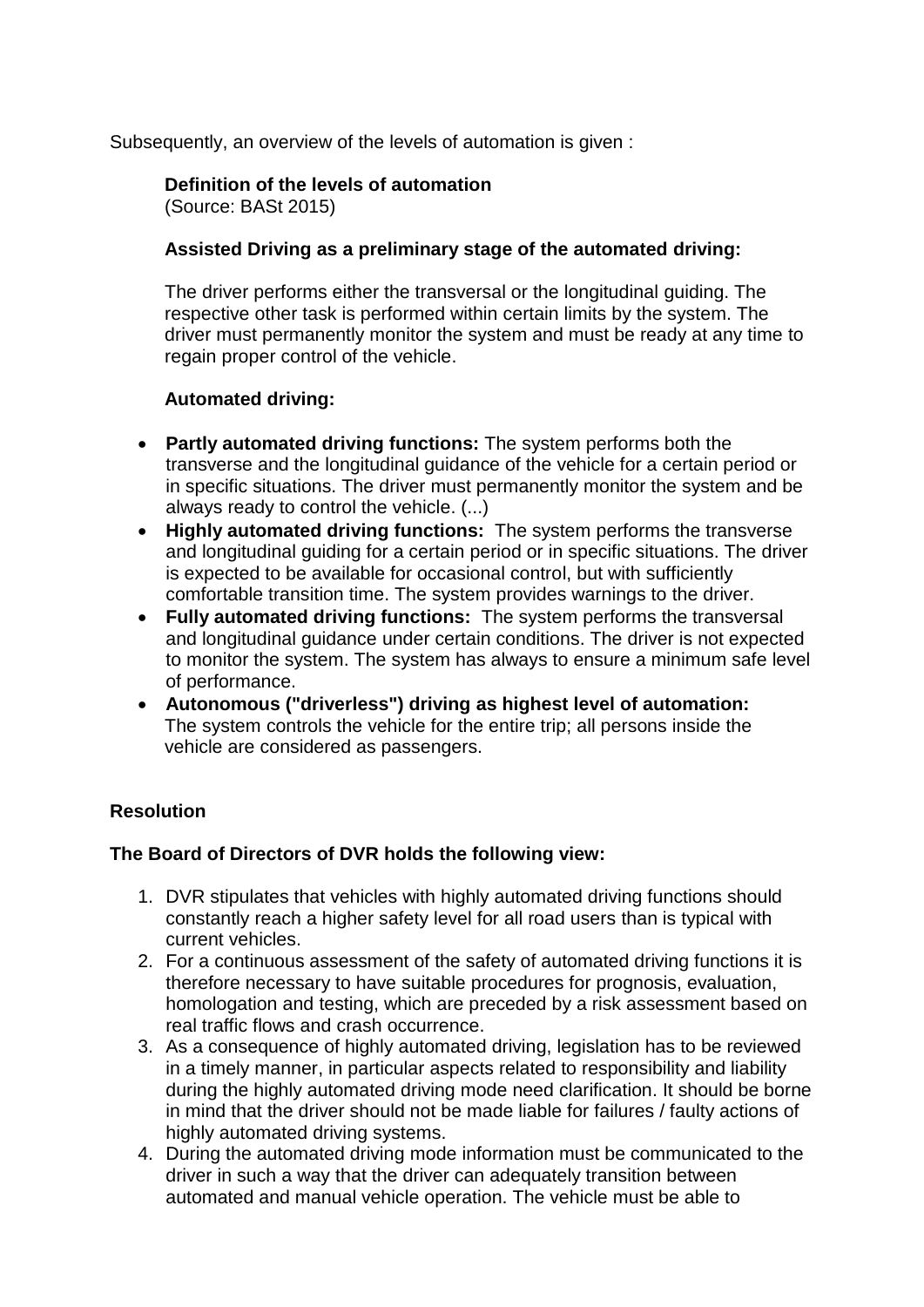recognize any activity of the which is opposed to the ability to regain vehicle control . The vehicle must respond appropriately, e.g. by asking the driver to retake control. Essential criteria especially for driver vigilance should be defined in general. To this end, further research is needed.

- 5. The transition scenario has to be defined in such a way that it takes into account the entire driver population and typical traffic situations. Interaction schemes should be standardized. Further research is needed concerning the impact on the driver as well as driver needs (e.g. comfortable transition times). If the driver does not regain control despite intensive warnings given by the vehicle system, then the system has to ensure a minimum safe level of performance within the framework of §1of the road traffic regulation.
- 6. There is a need for documentation of information which still has to be defined (as well as the clarification of access rights) for the highly automated driving mode, e.g. in case of accidents.
- 7. The activation of the highly automated driving functions by the driver is optional. The driver can always override the highly automated system.
- 8. A highly automated vehicle must be able to drive in the real world using the existing infrastructure.
- 9. The quality of the traffic signs and traffic furniture should correspond to the principles of visibility<sup>1</sup>. If the quality of the visibility is not sufficient, the driver must be asked by the system to retake control.
- 10.It must be ensured that highly automated driving vehicles comply with the respective national traffic rules. Highly automated driving must be generally compliant and take the principles of thoughtfulness and foresighted driving into account.
- 11.Awareness campaigns for the driver and other road users provided by manufacturers or other stakeholders should provide an understanding of the basic operation and the limits of the systems. The sole reference to a manual is insufficient. Misleading advertising should be avoided.
- 12.With new automated driving concepts emerging, issues such as driving instructor training and driver training needs as well as driving tests and licensing should be regularly reviewed and adapted.
- 13.Cyber security and data privacy must be guaranteed. Precautions have to be taken against data abuse and data manipulation.
- 14.It must be ensured that the highly automated systems are regularly tested to evaluate system performance. This must also be done within the framework of the periodic roadworthiness testing. The driver must immediately be informed by the system that the system is operating in a degrade state.
- 15.A mandatory equipment of all new motor vehicles with a highly automated system is currently not foreseen.

 1 look at: Technical quality of vertical traffic signs; Resolution of DVR´s Board from 23rd May 2014 on the basis of a recommendation of the Infrastructure Commission of DVR from 24rd March 2014